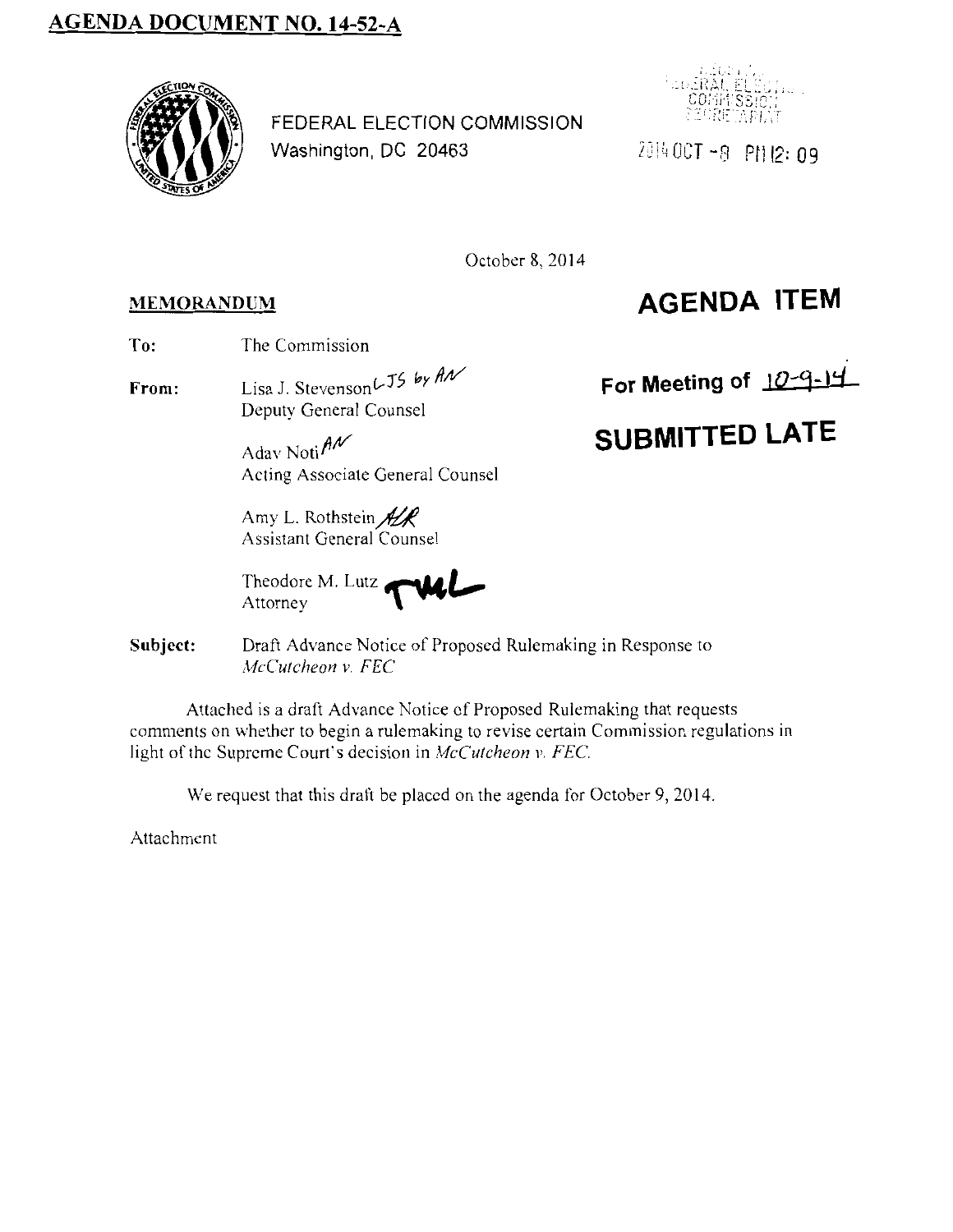|                | <b>FEDERAL ELECTION COMMISSION</b>                                                             |  |  |
|----------------|------------------------------------------------------------------------------------------------|--|--|
| $\overline{c}$ | 11 CFR Part 110                                                                                |  |  |
| 3              | [NOTICE $2014 - xx$ ]                                                                          |  |  |
| 4              | <b>Aggregate Biennial Contribution Limits</b>                                                  |  |  |
| 5              | <b>AGENCY: Federal Election Commission.</b>                                                    |  |  |
| 6              | ACTION: Advance Notice of Proposed Rulemaking.                                                 |  |  |
| $\overline{7}$ | SUMMARY: In addition to publishing in today's Federal Register an Interim Final Rule to        |  |  |
| 8              | remove the aggregate contribution limits from the Commission's regulations, the Commission     |  |  |
| $\mathbf 9$    | requests comments on whether to begin a rulemaking to revise other regulations in light of     |  |  |
| 10             | certain language from the Supreme Court's recent decision in McCutcheon v. FEC. The            |  |  |
| 11             | Commission intends to review the comments it receives as it decides what revisions, if any, it |  |  |
| 12             | will propose making to its rules.                                                              |  |  |
| 13             | <b>DATES:</b> Comments must be received on or before [INSERT DATE 90 DAYS AFTER DATE           |  |  |
| 14             | OF PUBLICATION IN THE FEDERAL REGISTER]. The Commission will hold a hearing on                 |  |  |
| 15             | these issues on February 11, 2015. Anyone wishing to testify at the hearing must file written  |  |  |
| 16             | comments by the due date and must include a request to testify in the written comments.        |  |  |
| 17             | FOR FURTHER INFORMATION CONTACT: Ms. Amy L. Rothstein, Assistant General                       |  |  |
| 18             | Counsel, or Mr. Theodorc M. Lutz, Attorney, 999 E Street, NW., Washington, DC 20463,           |  |  |
| 19             | (202) 694-1650 or (800) 424-9530.                                                              |  |  |
| 20             | <b>ADDRESSES:</b> All comments must be in writing. Comments may be submitted electronically    |  |  |
| 21             | via the Commission's website at sers.fec.gov, reference REG 2014-01. Commenters are            |  |  |
| 22             | encouraged to submit comments electronically to ensure timely receipt and consideration.       |  |  |
| 23             | Alternatively, comments may be submitted in paper form. Paper comments must be sent to the     |  |  |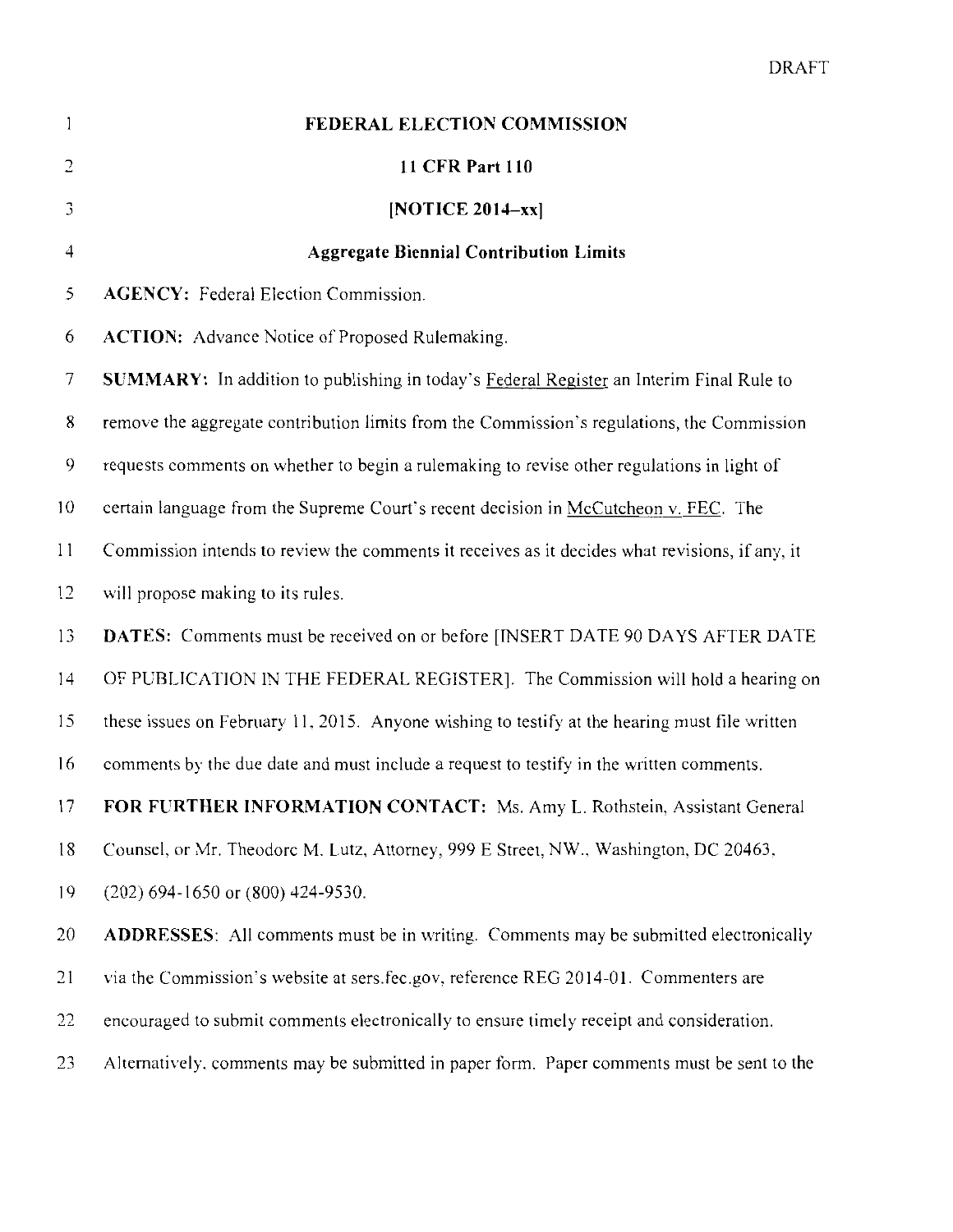| $\mathbf{I}$   | Federal Election Commission, Attn.: Amy L. Rothstein, Assistant General Counsel, 999 E                 |  |
|----------------|--------------------------------------------------------------------------------------------------------|--|
| $\overline{2}$ | Street, NW., Washington, DC 20463. All comments must include the full name and postal                  |  |
| 3              | service address of a commenter, and of each commenter if filed jointly, or they will not be            |  |
| 4              | considered. The Commission will post comments on its website at the conclusion of the                  |  |
| 5              | comment period.                                                                                        |  |
| 6              | SUPPLEMENTARY INFORMATION:                                                                             |  |
| 7              | Background                                                                                             |  |
| 8              | The Federal Election Campaign Act, 52 U.S.C. 30101-46 (formerly 2 U.S.C. 431-57)                       |  |
| 9              | ("FECA"), imposes two types of limits on the amount that individuals may contribute in                 |  |
| 10             | connection with federal elections. The "base limits" restrict how much an individual may               |  |
| 11             | contribute to a particular candidate or political committee per election or calendar year. See         |  |
| 12             | 52 U.S.C. 30116(a)(1) (formerly 2 U.S.C. 441a(a)(1)). The "aggregate limits" restrict how much         |  |
| 13             | an individual may contribute to all candidate committees, political party committees, and other        |  |
| 14             | political committees in each two-year election cycle. <sup>1</sup> See 52 U.S.C. 30116(a)(3) (formerly |  |
| 15             | $2 U.S.C. 441a(a)(3)$ ). The Commission has implemented the aggregate limits in its regulations at     |  |
| 16             | 11 CFR 110.5.                                                                                          |  |
| 17             | On April 2, 2014, the United States Supreme Court held that the aggregate contribution                 |  |
| 18             | limits at 52 U.S.C. 30116(a)(3) (formerly 2 U.S.C. 441a(a)(3)) are unconstitutional.                   |  |
| 19             | McCutcheon v. FEC, 572 U.S. 134 S. Ct. 1434, 1442, 1450-59 (2014) (plurality op.). The                 |  |
| 20             | Court's decision did not affect the base limits. See id. at 1442. Accordingly, in an Interim Final     |  |
| 21             | Rule published today in the Federal Register, the Commission deleted 11 CFR 110.5 and made             |  |

 $\mathbf l$ **Under the aggregate limits, as indexed for inflation in the 2013-14 election cycle. an individual could**  contribute up to \$48,600 to candidates and their authorized committees, and up to \$74,600 to other political **committees, of which no more than \$48,600 could be contributed to political committees other than national party committees. Sec Price Index Adjustments for Contribution and Expenditure Limitations and Lobbyist Bundling**  Disclosure Threshold. 78 FR 8530, 8532 (Feb. 6, 2013).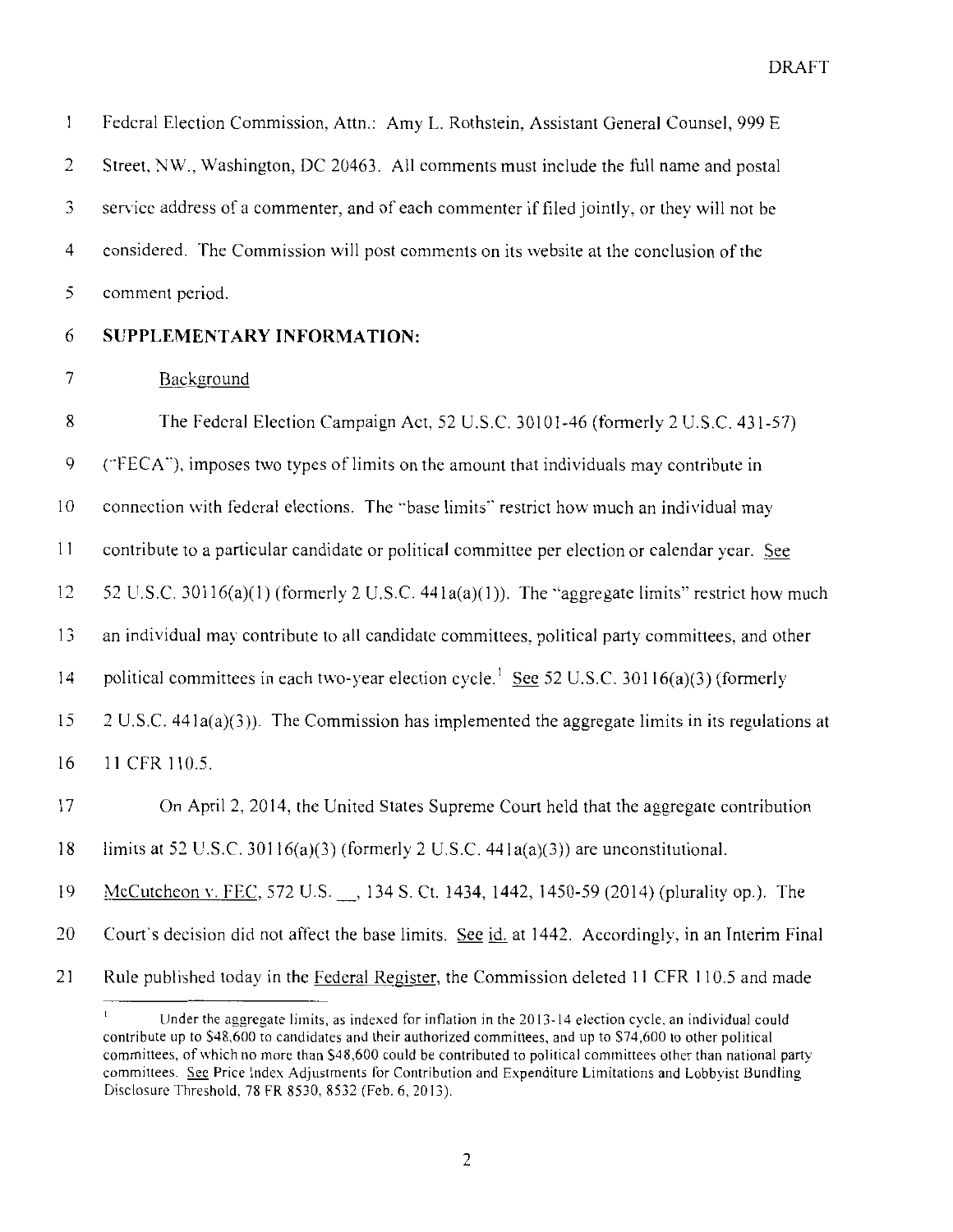technical and conforming changes to 11 CFR 110.1(c),  $110.14(d)$  and (g),  $110.17(b)$ , and  $110.19$  $\mathbf{1}$ 2 to conform its regulations to the McCutcheon decision.

 $\overline{3}$ The Commission also seeks comment on whether it should further modify its regulations or practices in response to certain language from the McCutcheon decision.<sup>2</sup> The Commission 4 5 acknowledges that these issues are not presented in this Advance Notice of Proposed 6 Rulemaking in a way to fully apprise interested parties with sufficient clarity and specificity for 7 the Commission to enact a final rule.

8 9 10 1 1 12 13 14 15 16 17 Although it held the aggregate limits to be unconstitutional, the Supreme Court indicated that there are "multiple alternatives available to Congress that would serve the Government's interest in preventing circumvention while avoiding ·unnecessary abridgment' of First Amendment rights." McCutcheon, 134 S. Ct. at 1458 (quoting Buckley v. Valeo, 424 U.S. 1, 25 ( 1976)). The Court identified mechanisms that could be implemented or amended to prevent circumvention of the base limits, including: earmarking regulations, 11 CFR part 110; affiliation factors, 11 CFR 100.5; joint fundraising committee regulations, 11 CFR 102.17; and disclosure regulations. 11 CFR part 104. The Commission seeks comment on whether it should modify its regulations or practices in these areas, as discussed below. The Commission also seeks comment on whether it should make any other regulatory changes in light of the decision.

18 Earmarking

19 20 21 22 The Act provides that "all contributions made by a person, either directly or indirectly, on behalf of a particular candidate, including contributions which are in any way earmarked or otherwise directed through an intermediary or conduit to such candidate," are contributions from that person to the candidate. 52 U.S.C.  $30116(a)(8)$  (formerly 2 U.S.C.  $441a(a)(8)$ ). The

 $23$ Commission's regulations define the term "earmarked" to mean "a designation, instruction, or

 $\overline{2}$ 

McCutcheon. 134 S. Ct. at 1453-54, 1458-60.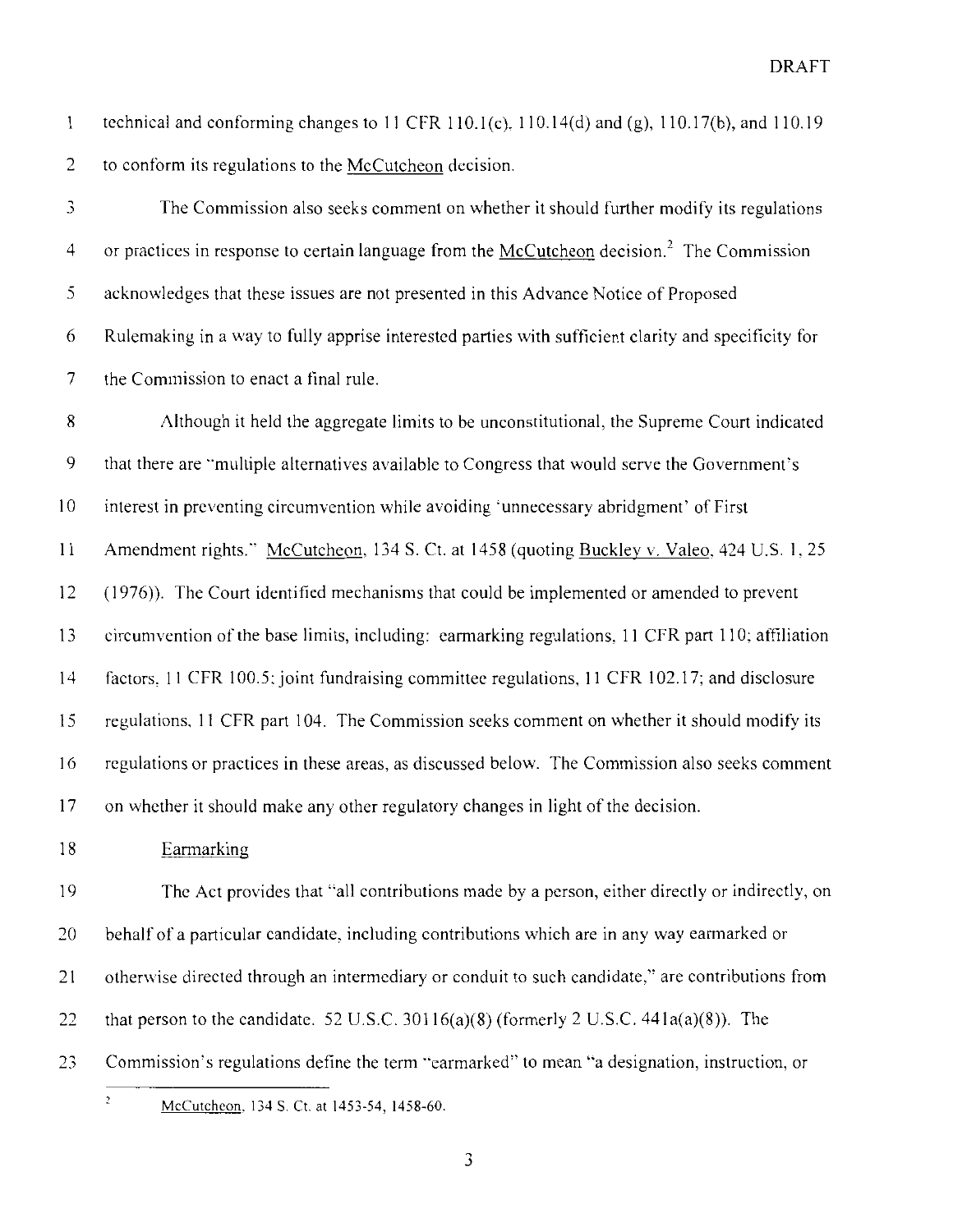| $\mathbf{1}$    | encumbrance, whether direct or indirect, express or implied, oral or written, which results in all        |  |
|-----------------|-----------------------------------------------------------------------------------------------------------|--|
| $\overline{2}$  | or any part of a contribution or expenditure being made to, or expended on behalf of, a clearly           |  |
| 3               | identified candidate or a candidate's authorized committee." 11 CFR 110.6(b)(1).                          |  |
| $\overline{4}$  | In analyzing whether the aggregate contribution limits served to prevent circumvention of                 |  |
| 5               | the base limits, the Court relied on this "broad[]" definition of "earmarked" at                          |  |
| 6               | 11 CFR 110.6(b)(1) to conclude that Commission rules already cover "implicit agreements to                |  |
| $\overline{7}$  | circumvent the base limits." McCutcheon, 134 S. Ct. at 1447, 1452-56, 1459; see also id. at               |  |
| $8\,$           | 1453 ("[A donor] cannot even imply that he would like his money recontributed to [a                       |  |
| 9               | candidate]."). In enforcement actions, however, the Commission has determined that funds are              |  |
| 10 <sup>°</sup> | considered to be "earmarked" only when there is "clear documented evidence of acts by donors              |  |
| 11              | that resulted in their funds being used" as contributions. <sup>3</sup> Should the Commission revisit the |  |
| 12              | manner in which it enforces its earmarking regulations to encompass the "implicit agreements"             |  |
| 13              | addressed by the Court?                                                                                   |  |
| 14              | In its discussion of the Commission's earmarking regulations, the Court also considered                   |  |
| 15              | 11 CFR 110.1(h). McCutcheon, 134 S. Ct. at 1453-56. That rule "governs the circumstances                  |  |
| 16              | under which contributions to a candidate must be aggregated with contributions to other                   |  |
| 17              | political committees for purposes of the [Act's] contribution limits." Contribution and                   |  |
| 18              | Expenditure Limitations and Prohibitions; Contributions by Persons and Multicandidate Political           |  |
| 19              | Committees, 52 FR 760, 765 (Jan. 9, 1987). Section 110.1(h) provides that a person may                    |  |
| 20              | contribute both to a candidate for a given election and to a political committee that supports the        |  |

 $\mathfrak{Z}$ Factual & Legal Analysis at 6-7, MUR 5732 (Matt Brown for U.S. Senate) (Apr. 4, 2007) (concluding that there was no reason to believe earmarking had occurred where "there were no cover letters or other instructions accompanying the checks" or "on the checks themselves'') (citing MURs 4831/5274 (Nixon)); see also First General Counsel's Report at 14-16. MUR 5445 (Geoffrey Davis for Congress) (Feb. 2, 2005); First General Counsel's Report at 9. MUR 5125 (Paul Perry for Congress) (Dec. 20. 2002) (finding no reason to believe where there was no **"designation, instruction, or encumbrance on the contribution").**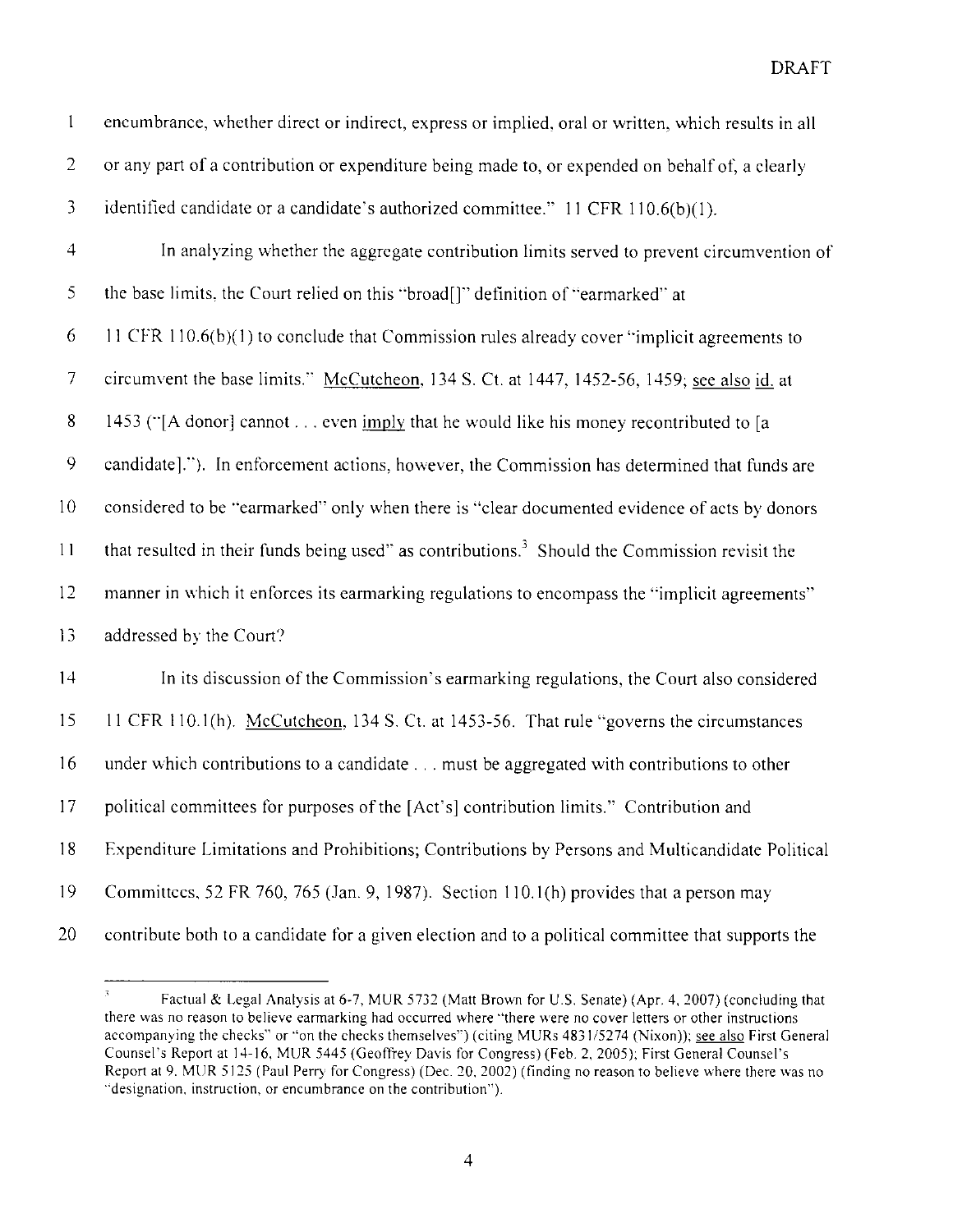| 1              | same candidate for the same election so long as: (1) the political committee is not an authorized        |  |
|----------------|----------------------------------------------------------------------------------------------------------|--|
| $\overline{c}$ | committee or a single-candidate committee; (2) the contributor does not give with the knowledge          |  |
| 3              | that a substantial portion of the contribution will be contributed to, or expended on behalf of, that    |  |
| 4              | candidate for the same election; and $(3)$ the contributor does not retain control over the funds.       |  |
| 5              | 11 CFR 110.1(h). <sup>4</sup> These criteria help to "disarm" the risk of circumvention, McCutcheon, 134 |  |
| 6              | S. Ct. at 1453, and the Court accordingly suggested that the Commission "might strengthen"               |  |
| 7              | 11 CFR 110.1(h)(2) by "defining how many candidates a PAC must support in order to ensure                |  |
| 8              | that 'a substantial portion' of a donor's contribution is not rerouted to a certain candidate." Id. at   |  |
| 9              | 1459. Should the Commission make such a change to 11 CFR 110.1(h), for example, by                       |  |
| 10             | establishing a minimum number of candidates a PAC must support or by establishing a                      |  |
| 11             | maximum percentage of a PAC's funds that can go to a single candidate? <sup>5</sup> Would such a change  |  |
| 12             | unnecessarily limit the ability of PACs to associate with candidates? In light of the McCutcheon         |  |
| 13             | decision and discussion above, should the Commission revise any of its other earmarking rules?           |  |
| 14             | If so, how?                                                                                              |  |
| 15             | Affiliation                                                                                              |  |
| 16             | In addition to the earmarking provisions discussed above, the Court cited the anti-                      |  |
| 17             | proliferation provisions of the Act and Commission regulations as mechanisms that limit                  |  |
| 18             | circumvention of the base limits. McCutchcon, 134 S. Ct. at 1453-54 (citing former                       |  |
| 19             | 2 U.S.C. 441a(a)(5); 11 CFR 100.5(g)). Commission regulations provide that "[a]ll committees             |  |

 $\downarrow$ In Advisory Opinion 20!0-09 (Club for Growth) at 5, the Commission concluded that "II CFR IIO.l(h) **and its rationale do not apply to [an independent-expenditure-only political committee's] solicitations or any**  contributions it receives that are earmarked for specific independent expenditures."

 $\mathfrak{s}$ In 1985, the Commission proposed revising 11 CFR 110.1(h) to clarify its interpretation of the regulation and included a proposal to articulate "indicia of a contributor's 'knowledge." See Contribution and Expenditure **Limitations and Prohibitions: Contributions by Persons and Multicandidate Political Committees, 50 FR 15169,**  I 5172-75 (Apr. 17, !985). Ultimately, the Commission decided not to revise that section. Contribution and **Expenditure Limitations and Prohibitions; Contributions by Persons and Multicandidate Political Committees, 52**  FR 760. 765 (Jan. 9, 1987).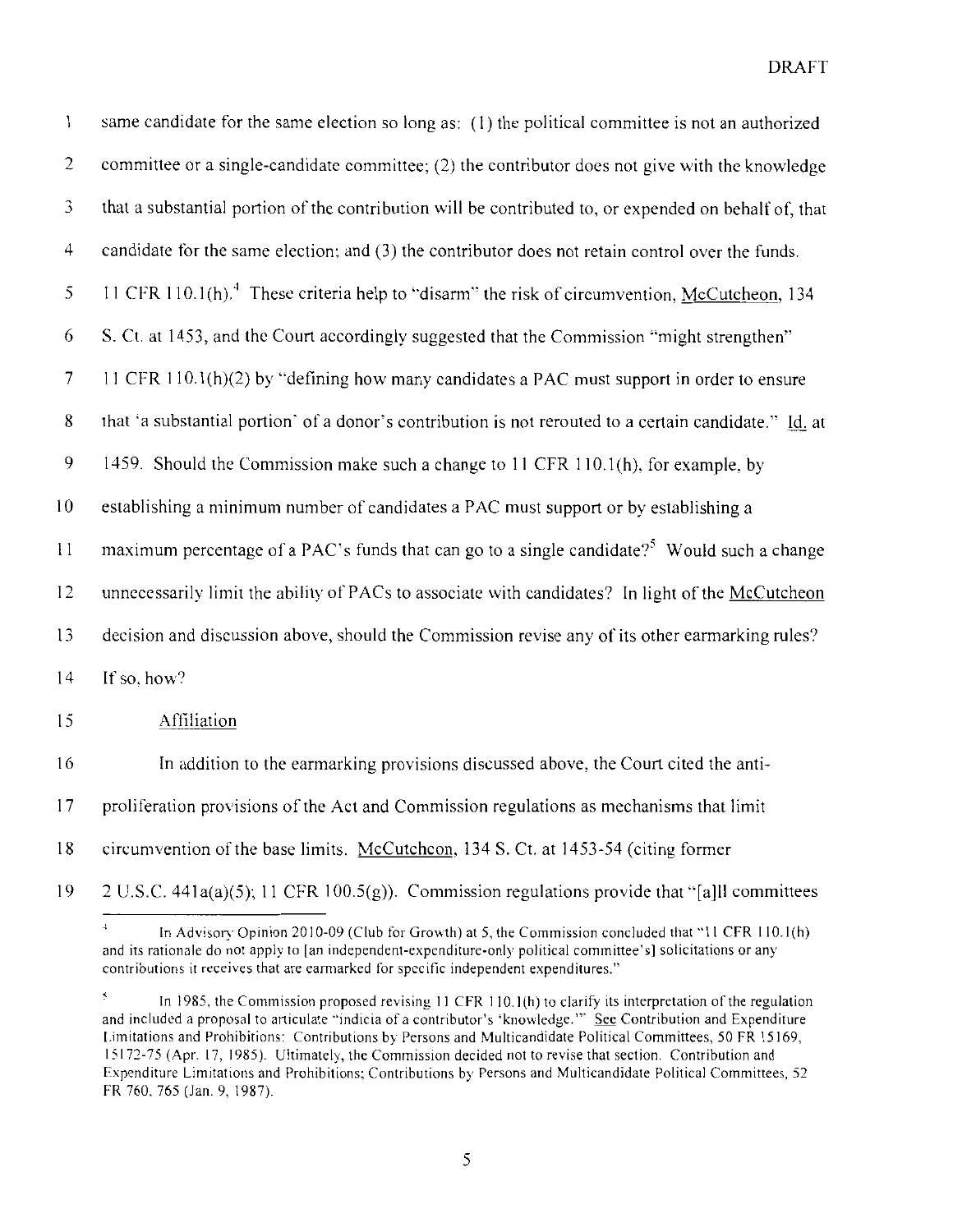| $\mathbf{l}$            | established, financed, maintained, or controlled, by the same  person, or group of persons         |  |
|-------------------------|----------------------------------------------------------------------------------------------------|--|
| 2                       | are affiliated," and thus are subject to a single contribution limit. 11 CFR 100.5(g)(2),          |  |
| 3                       | $110.3(a)(1)(ii)$ . These regulations include a number of affiliation factors, see 11 CFR          |  |
| $\overline{\mathbf{4}}$ | $100.5(g)(4)$ , $110.3(a)(3)$ , which the Court indicated the Commission could use — when          |  |
| 5                       | presented with "suspicious patterns of PAC donations" — to determine whether political             |  |
| 6                       | committees are affiliated. See McCutcheon, 134 S. Ct. at 1454. Are the current affiliation         |  |
| $\tau$                  | factors at 11 CFR $100.5(g)(4)$ and $110.3(a)(3)$ adequate to prevent circumvention of the base    |  |
| 8                       | contribution limits? Should the Commission revisit its affiliation factors? If so, how?            |  |
| 9                       | Joint Fundraising Committees                                                                       |  |
| 10                      | The Act and Commission regulations authorize the creation of joint fundraising                     |  |
| 11                      | committees, see 52 U.S.C. 30102(e)(3)(A)(ii) (formerly 2 U.S.C. 432(e)(3)(A)(ii));                 |  |
| 12                      | 11 CFR 102.17, as well as the transfer of funds between and among participating committees.        |  |
| 13                      | See 11 CFR 102.6(a)(1)(iii), 110.3(c)(2). The Court noted that these rules could be revised to     |  |
| 14                      | limit the opportunity for using joint fundraising committees to circumvent the base limits. See    |  |
| 15                      | McCutchcon, 134 S. Ct. at 1458-59. The Court suggested, for instance, that joint fundraising       |  |
| 16                      | committees could be limited in size, or that funds received by participants in a joint fundraising |  |
| 17                      | committee could be spent only "by their recipients." Id.                                           |  |
| 18                      | The Act includes the following provisions that can affect transfers between committees             |  |
| 19                      | engaged in joint fundraising. Candidates may transfer contributions they receive, "without         |  |
| 20                      | limitation, to a national, State, or local committee of a political party." 52 U.S.C. 30114(a)(4)  |  |
| 21                      | (formerly 2 U.S.C. 439a(a)(4)). The limits on contributions found at 52 U.S.C. 30116(a)(1) and     |  |
| 22                      | (2) (formerly 2 U.S.C. $441a(a)(1)$ and (2)) do not apply to transfers "between and among          |  |
| 23                      | political committees which are national, State, district or local committees (including any        |  |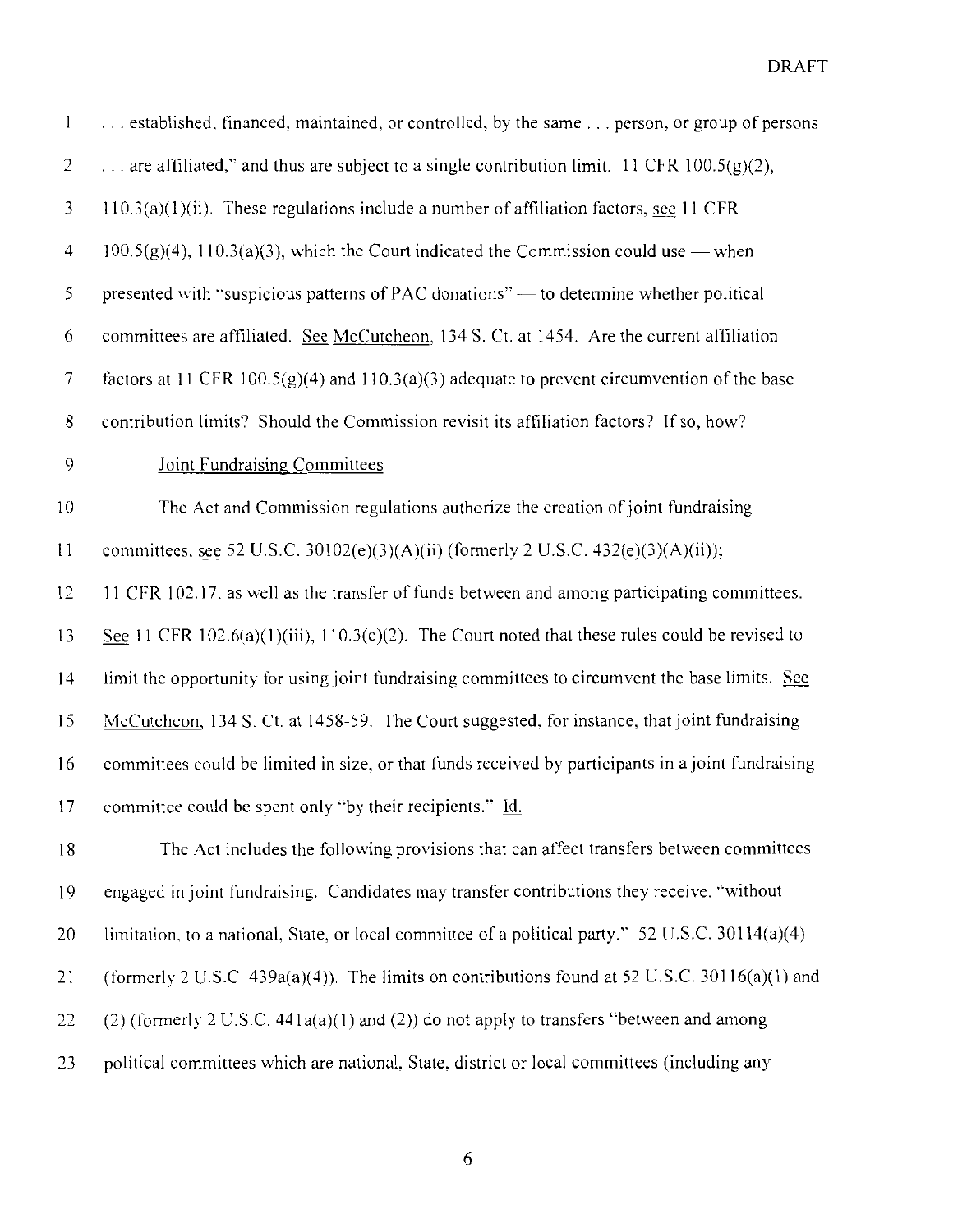| $\mathbf{1}$   | subordinate committee thereof) of the same political party." 52 U.S.C. 30116(a)(4) (formerly     |  |
|----------------|--------------------------------------------------------------------------------------------------|--|
| 2              | 2 U.S.C. 441a(a)(4)). The Act provides that contributions made by political committees that are  |  |
| 3              | "established or financed or maintained or controlled" by the same entity shall be considered to  |  |
| 4              | have been made by a single committee, except that this provision does not "limit transfers       |  |
| 5              | between political committees of funds raised through joint fundraising efforts."                 |  |
| 6              | 52 U.S.C. 30116(a)(5)(A) (formerly 2 U.S.C. 441a(a)(5)(A)).                                      |  |
| $\overline{7}$ | In light of the McCutcheon decision and the statutory provisions described above, can or         |  |
| 8              | should the Commission revise its joint fundraising rules? If so, how?                            |  |
| 9              | Disclosure                                                                                       |  |
| 10             | The Supreme Court observed that disclosure requirements "may 'deter actual                       |  |
| 11             | corruption and avoid the appearance of corruption by exposing large contributions and            |  |
| 12             | expenditures to the light of publicity." McCutchcon, 134 S. Ct. at 1459-60 (quoting Buckley v.   |  |
| 13             | $Valeo$ , 424 U.S. 1, 67 (1976)). Particularly due to developments in technology — primarily the |  |
| 14             | internet — the Court observed that "disclosure offers much more robust protections against       |  |
| 15             | corruption" because "[r]eports and databases are available on the FEC's Web site almost          |  |
| 16             | immediately after they are filed." Id. at 1460.                                                  |  |
| 17             | Given these developments in modern technology, what regulatory changes or other steps            |  |
| 18             | should the Commission take to further improve its collection and presentation of campaign        |  |
| 19             | finance data?                                                                                    |  |